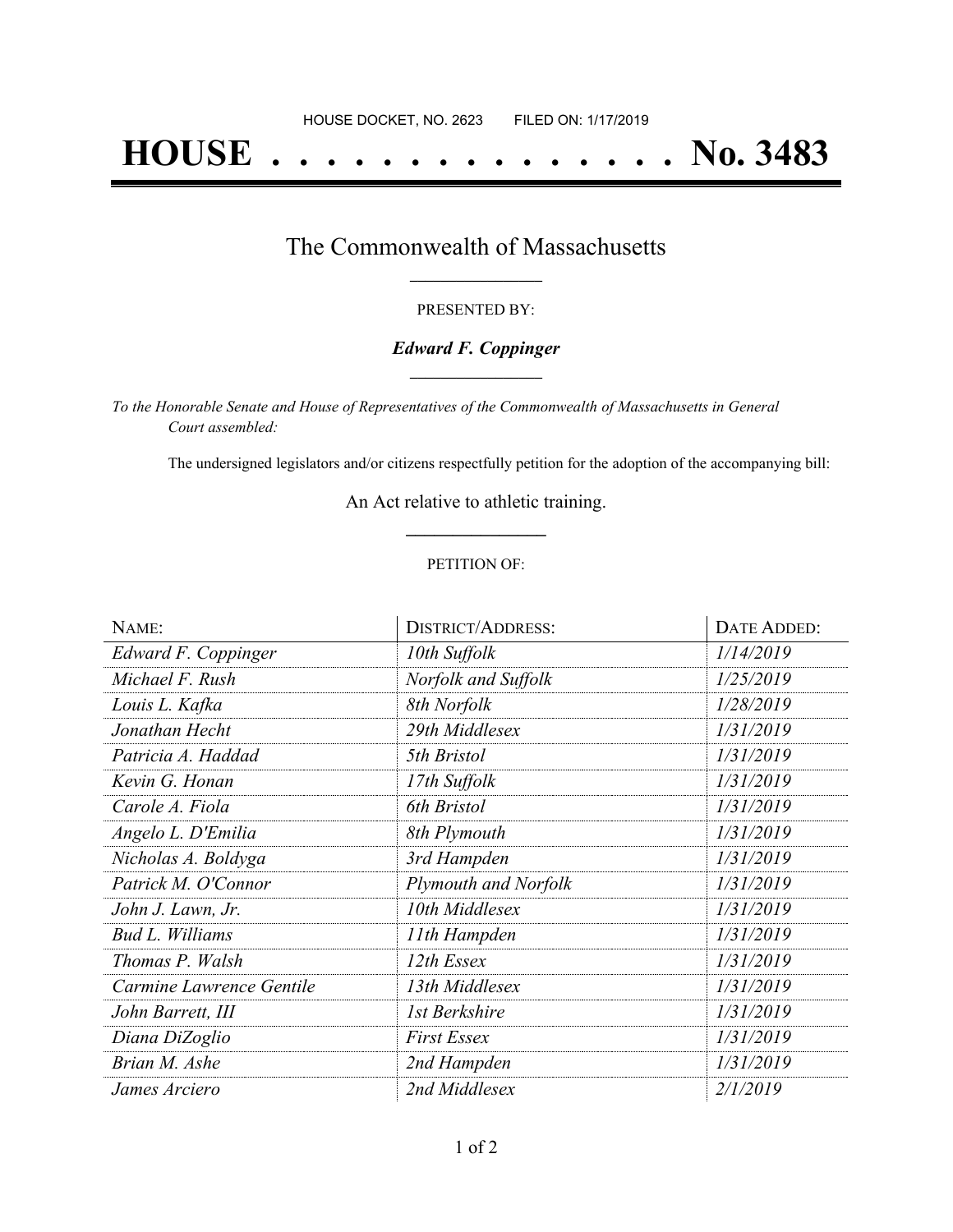| Sean Garballey           | 23rd Middlesex                    | 2/1/2019 |
|--------------------------|-----------------------------------|----------|
| Ryan C. Fattman          | Worcester and Norfolk             | 2/1/2019 |
| Daniel J. Ryan           | 2nd Suffolk                       | 2/1/2019 |
| Thomas M. Stanley        | 9th Middlesex                     | 2/1/2019 |
| Paul F. Tucker           | 7th Essex                         | 2/1/2019 |
| Michael D. Brady         | Second Plymouth and Bristol       | 2/1/2019 |
| Marc R. Pacheco          | <b>First Plymouth and Bristol</b> | 2/1/2019 |
| Maria Duaime Robinson    | 6th Middlesex                     | 2/1/2019 |
| David M. Rogers          | 24th Middlesex                    | 2/1/2019 |
| David K. Muradian, Jr.   | 9th Worcester                     | 2/1/2019 |
| Julian Cyr               | Cape and Islands                  | 2/1/2019 |
| William J. Driscoll, Jr. | 7th Norfolk                       | 2/1/2019 |